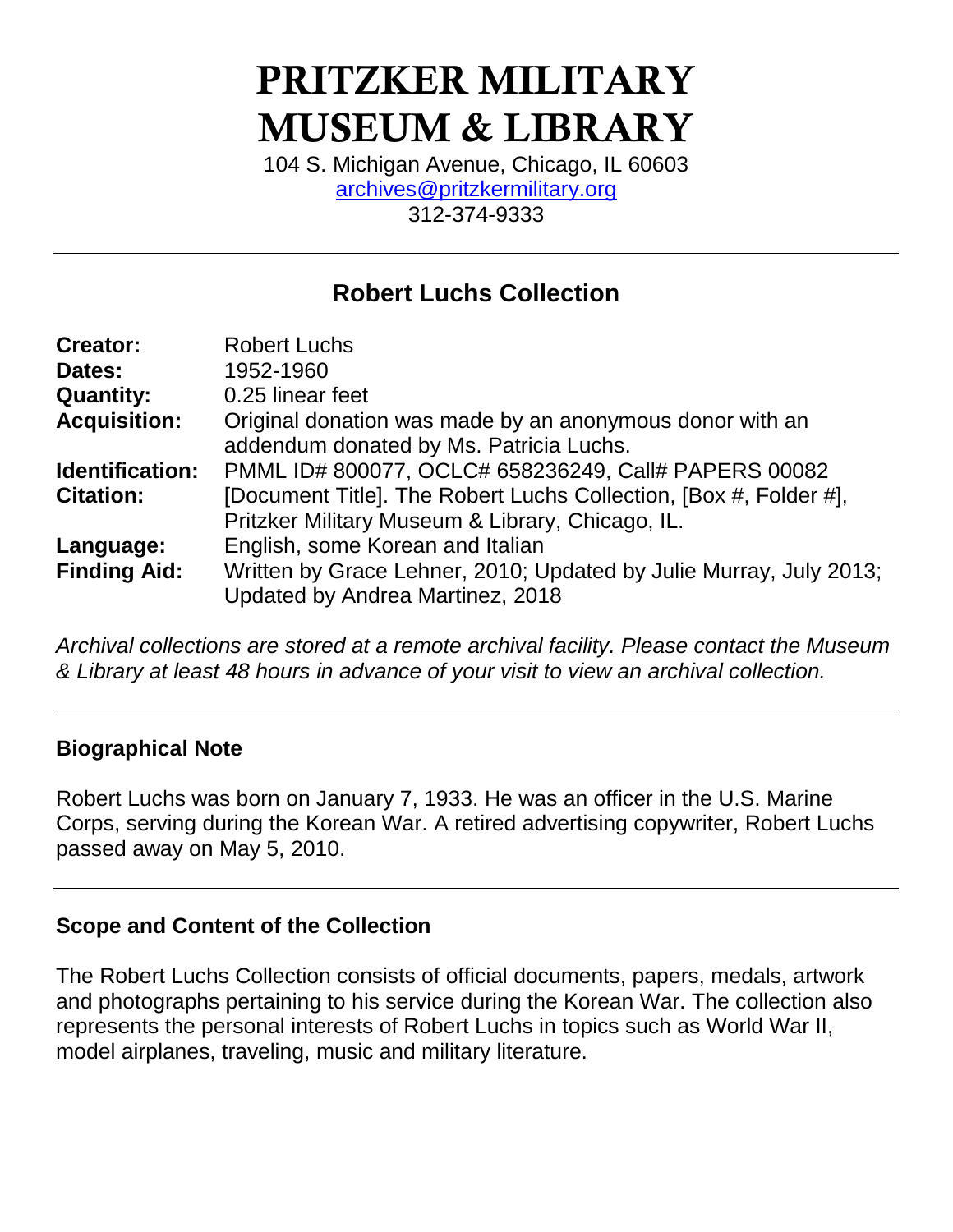#### **Arrangement**

The collection arrived without a discernable arrangement and was rearranged into series by PMML staff. The collection consists of an original donation and an additional donation that has been separated into an addendum. The original donation consists of three series that include original artwork, correspondence, military documents and photographs.

#### **Original Collection:**

## **Series 1: Creative Output, 1953-1954, Box 1**

This series contains two folders with original cartoon drawings in booklet form, cartoon drawings on individual sheets and an example of creative writing.

## **Series 2: Military Service, 1952-1957, Box 1**

This series contains three folders holding correspondence and miscellaneous military documents.

#### **Series 3: Photographs, 1953-1954, Box 1**

This series contains one folder with photographs of Robert Luchs during his service in the Korean War, photographs of residential and commercial areas in Seoul, Korea and photographs/postcards of training in Fort Pendleton, CA.

#### **Addendum:**

This addendum consists of Box 2, containing four folders. Included in these folders are airplane models, artwork, magazine articles and assorted ephemera.

#### **Rights**

Copyrights held by the donors were transferred to the Pritzker Military Museum & Library. All other rights are held by the author or publisher. Users assume responsibility for following copyright laws as established by US Code Title 17.

#### **Related Collections**

Col. Gerald F. Russell, USMC Oral History Collection Lt. Col. Robert C. Peithman Collection Franz Altschuler/Henry Altschuler Collection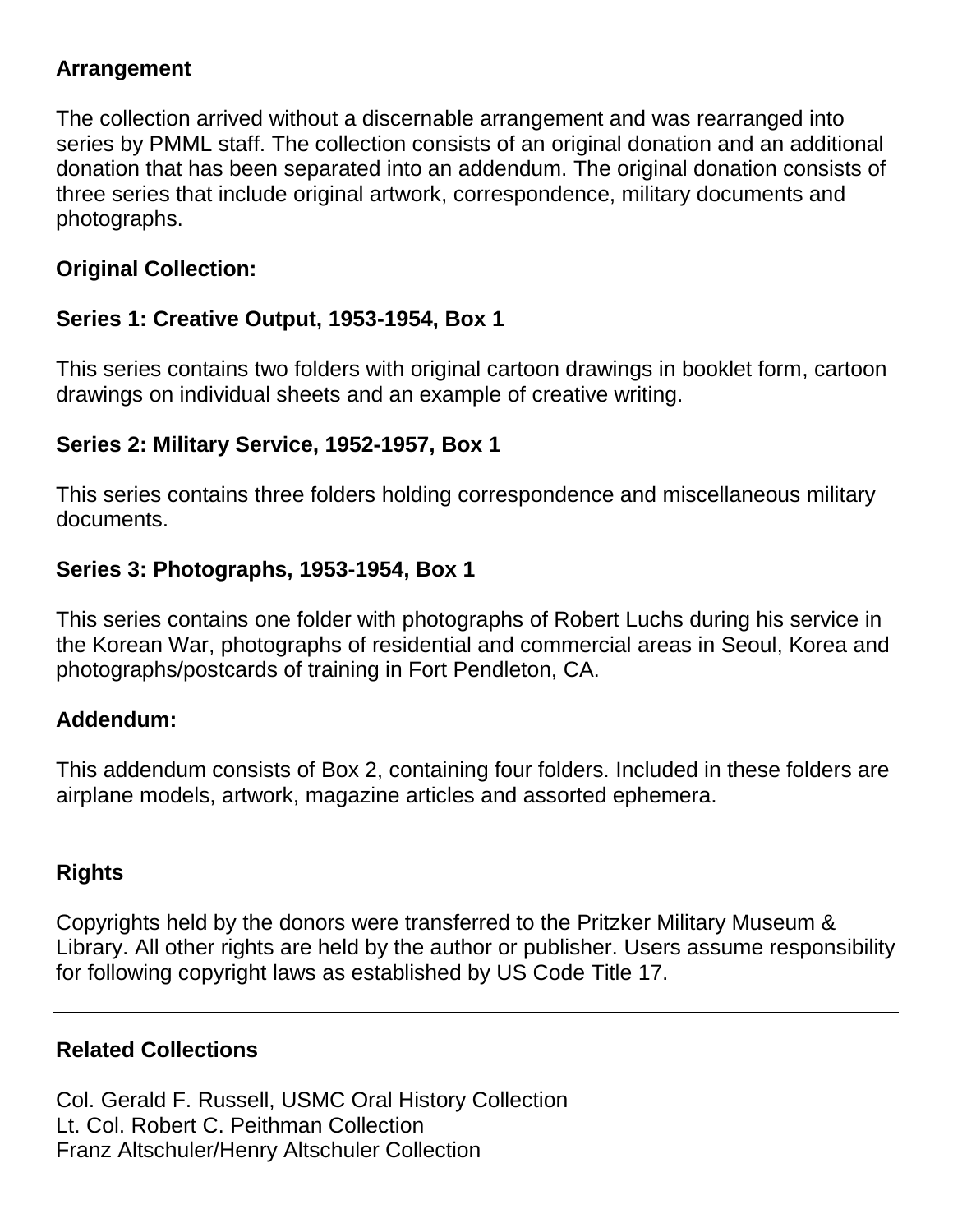# **Separations**

| ltem Number | <b>Description</b>                                                   | <b>Date</b>   | <b>Location</b>           |
|-------------|----------------------------------------------------------------------|---------------|---------------------------|
| 800077001   | Cartridge for M1 rifle, .30 Cal. armor<br>piercing round             |               |                           |
| 800077002   | Cartridge for 7.62 mm Russian rimmed<br>round                        |               |                           |
| 800077003   | Dog tags: Luchs, Robert W. with 2 can<br>openers and 2 keys on chain |               |                           |
| 800077004   | Korean Service Medal in original box                                 |               |                           |
| 800077005   | <b>Identification bracelet: Robert W. Luchs</b>                      |               |                           |
| 800077006   | USMC sergeant collar insignia pin                                    |               |                           |
| 800077007   | USMC staff sergeant collar insignia pin                              |               |                           |
| 800077008   | USMC enlisted collar insignia pin                                    |               |                           |
| 800077009   | 1st Marine Division insignia pin                                     |               |                           |
| 800077010   | USMC tie clip, bronze in black box                                   |               |                           |
| 800077011   | USMC tie clip, gold in black box                                     |               |                           |
| 800077012   | USMC corporal insignia pin                                           |               |                           |
| 800077013   | Navy Unit Commendation ribbon                                        |               |                           |
| 800077014   | <b>Rifle Expert Badge</b>                                            |               |                           |
| 80077030    | Robert Luchs standing outside of Staff<br>NCO mess                   | April<br>1953 | Photographs<br>Collection |
| 80077031    | <b>Robert Luchs standing</b>                                         | n.d.          | Photographs<br>Collection |
| 80077032    | Street scene, Korean sign painter, Seoul,<br>Korea                   | April<br>1954 | Photographs<br>Collection |
| 80077033    | Street scene, Seoul, Korea                                           | March         | Photographs               |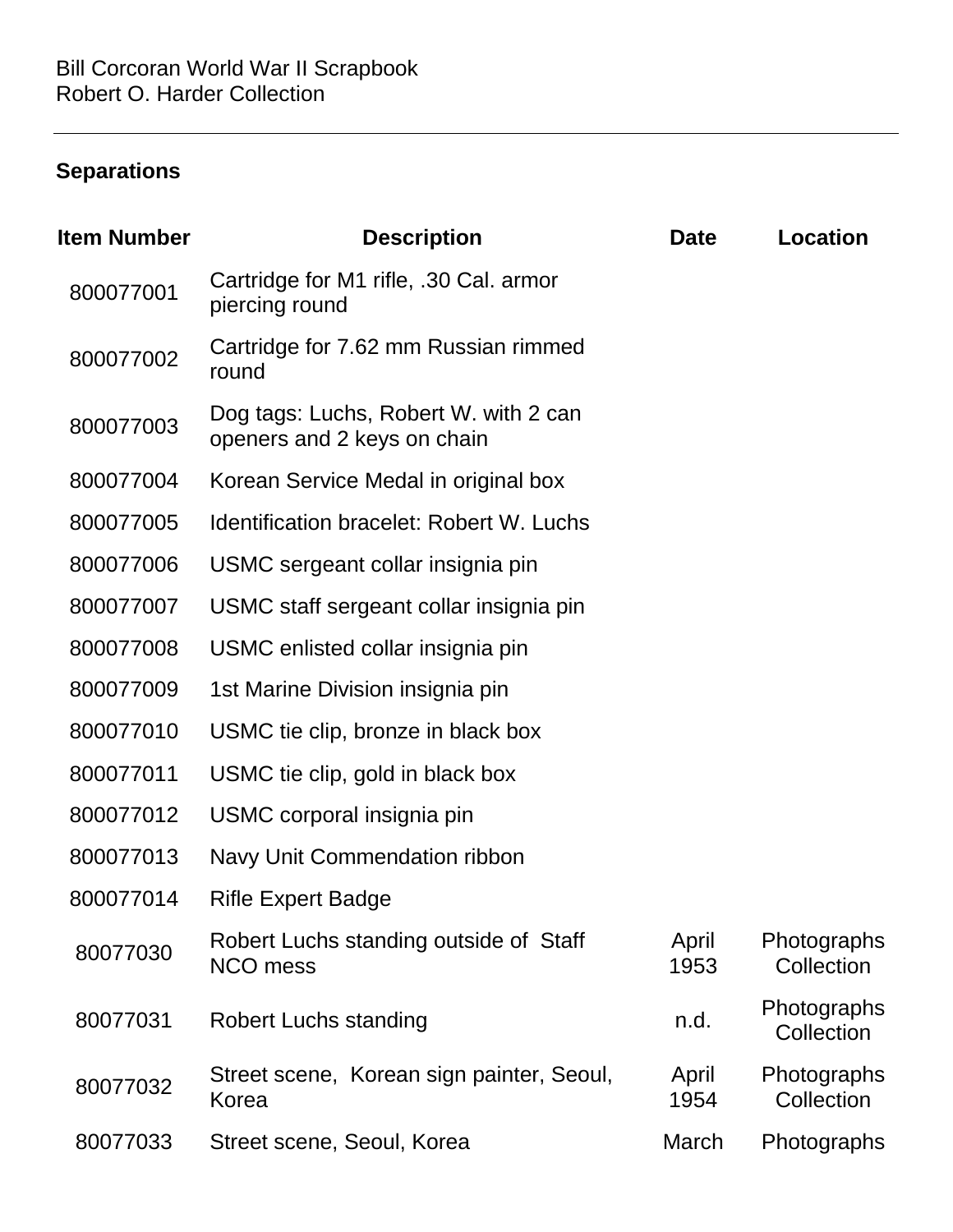|          |                                                                                | 1954          | Collection                |
|----------|--------------------------------------------------------------------------------|---------------|---------------------------|
| 80077034 | Street scene, houses, Seoul, Korea                                             | April<br>1954 | Photographs<br>Collection |
| 80077035 | Capitol building, Seoul, Korea                                                 | n.d.          | Photographs<br>Collection |
| 80077036 | Soldiers training in field with Artillery, Camp<br>Pendleton, CA               | n.d.          | Photographs<br>Collection |
| 80077037 | Two Soldiers in dirt, Camp Pendleton, CA                                       | n.d.          | Photographs<br>Collection |
| 80077038 | Large groups of soldiers standing, Camp<br>Pendleton, CA                       | n.d.          | Photographs<br>Collection |
| 80077039 | Two soldiers kneeling in open field, Camp<br>Pendleton, CA                     | n.d.          | Photographs<br>Collection |
| 80077040 | Three Soldiers training by sandbags and<br>wooden building, Camp Pendleton, CA | n.d.          | Photographs<br>Collection |
| 80077041 | One soldier lying under barbed wire, Camp<br>Pendleton, CA                     | n.d.          | Photographs<br>Collection |
| 80077042 | Soldiers running between logs and climbing<br>rope, Camp Pendleton, CA         | n.d.          | Photographs<br>Collection |
| 80077043 | Two soldiers looking in a hole, Camp<br>Pendleton, CA                          | n.d.          | Photographs<br>Collection |
| 80077044 | Group of Soldiers training in open field with<br>artillery, Camp Pendleton, CA | n.d.          | Photographs<br>Collection |
| 80077045 | Training Activities cover, Camp Pendleton,<br>CA                               | n.d.          | Photographs<br>Collection |
| 80077046 | General Views, Camp Pendleton,<br>Oceanside, CA-                               | n.d.          | Photographs<br>Collection |
| 80077047 | Main Gate Camp Pendleton, CA                                                   | n.d.          | Photographs<br>Collection |
| 80077049 | Highlights of U.S.M.C. from 1775-1945                                          | n.d.          | Photographs<br>Collection |
| 80077050 | Marine Corps Exchange Interior                                                 | n.d.          | Photographs<br>Collection |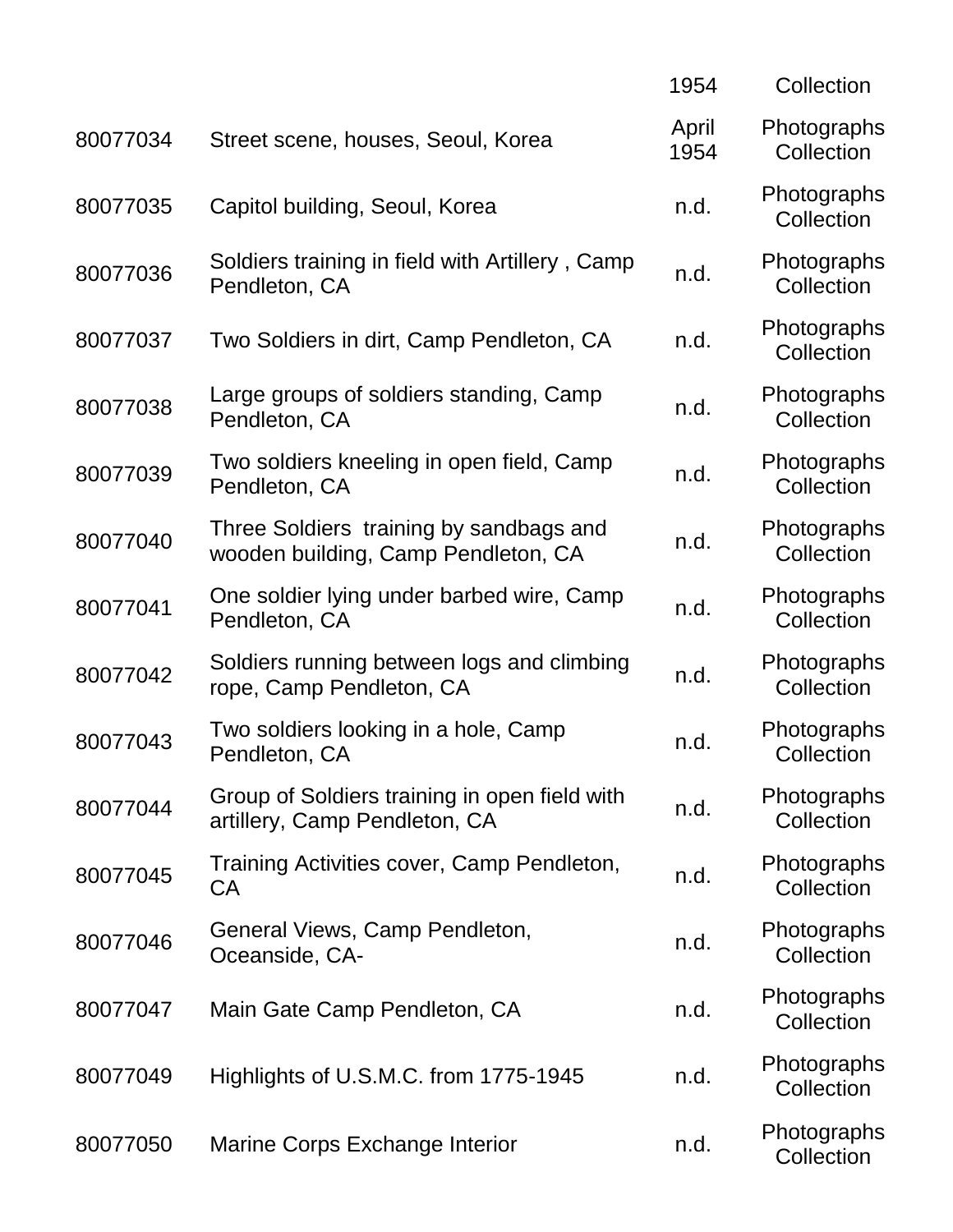| 80077051 | Headquarters Marine Base, Camp<br>Pendleton, (24 Area from the Air) | n.d. | Photographs<br>Collection |
|----------|---------------------------------------------------------------------|------|---------------------------|
| 80077052 | <b>Field Problem</b>                                                | n.d. | Photographs<br>Collection |
| 80077053 | Color Guards on Parade (11 Area Grounds)                            | n.d. | Photographs<br>Collection |
| 80077054 | <b>Landing Craft Operations</b>                                     | n.d. | Photographs<br>Collection |
| 80077055 | General View of Camp Pulgas (Tent Camp<br>#1)                       | n.d. | Photographs<br>Collection |
| 80077056 | Camp San Onofre Gate (Tent Camp #2)                                 | n.d. | Photographs<br>Collection |
| 80077057 | Entrance to Camp Telega (Tent Camp #3<br>1/2)                       | n.d. | Photographs<br>Collection |
| 80077058 | "Key" General Views Camp Pendleton Book<br>#1                       | n.d. | Photographs<br>Collection |

Separated from the addendum collection are sixteen records, fifty books, one reel, two pamphlets and one document.

#### **Key Subjects**

This collection is indexed under the following headings in the Library's online catalog. Researchers interested in materials about related topics, persons, or places should search the catalog using these subject headings.

#### **Names**

Luchs, Robert

#### **Subjects**

Camp Pendleton (Calif.) Korean War, 1950-1953 Korean War, 1950-1953 – Armistices Korean War, 1950-1953 -- Art and the war Korean War, 1950-1953 -- Caricatures and cartoons Korean War, 1950-1953 -- comic books, strips, etc.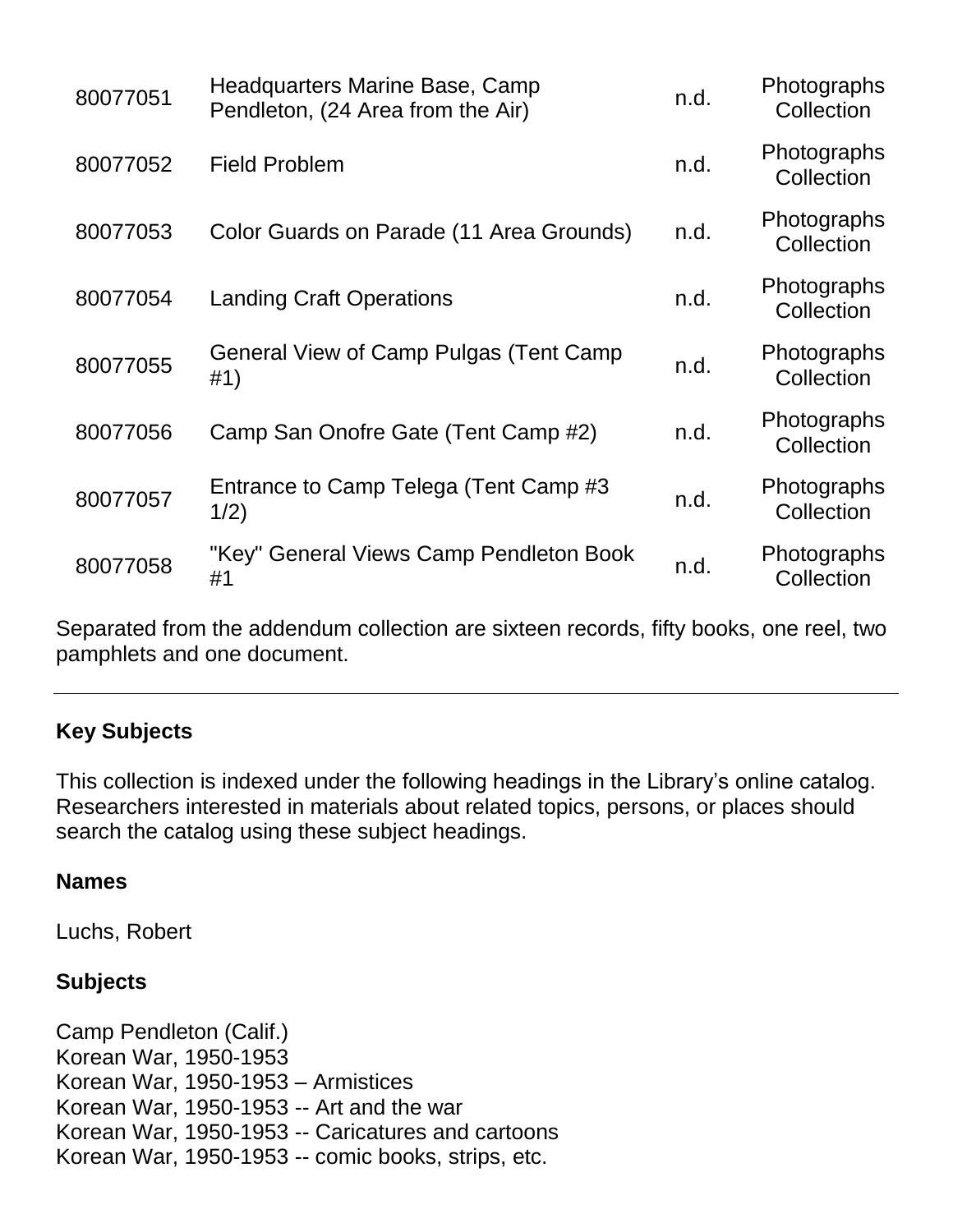#### **Container List**

# **Original Collection**

|   | <b>Box Folder</b> | Item ID#  | <b>Title</b>                                              | <b>Dates</b>       |
|---|-------------------|-----------|-----------------------------------------------------------|--------------------|
| 1 | 1                 |           | <b>Hand Drawn Comics</b>                                  | May 23,<br>1954    |
|   |                   |           | 800077015 "In The Field"                                  |                    |
|   | $\boldsymbol{2}$  |           | <b>Cartoon drawings/creative writing</b>                  |                    |
|   |                   | 800077016 | Cartoon drawing "I Don't Give A Damn"                     | May 15,<br>1953    |
|   |                   |           | 800077017 Cartoon drawing "Haircut"                       | May 15,<br>1953    |
|   |                   | 800077018 | Cartoon drawing "Chugga-Chugga"                           | <b>June 1953</b>   |
|   |                   | 800077019 | Cartoon drawing "I Told Her I Could!"                     | August 2,<br>1953  |
|   |                   | 800077020 | Poem/Song "To The Tune Of Rum And<br>Coca Cola"           | n.d.               |
|   | 3                 |           | Correspondence                                            |                    |
|   |                   | 80077021  | Letter with armistice newspaper clippings                 | June 30,<br>1953   |
|   |                   | 80077022  | Letter with Korean and Japanese<br>currency/envelope      | August 26,<br>1953 |
|   | 4                 |           | Korean Propaganda Leaflet                                 |                    |
|   |                   | 80077023  | leaflet authored by "Struggle Committee,<br>Seoul, Korea" | n.d.               |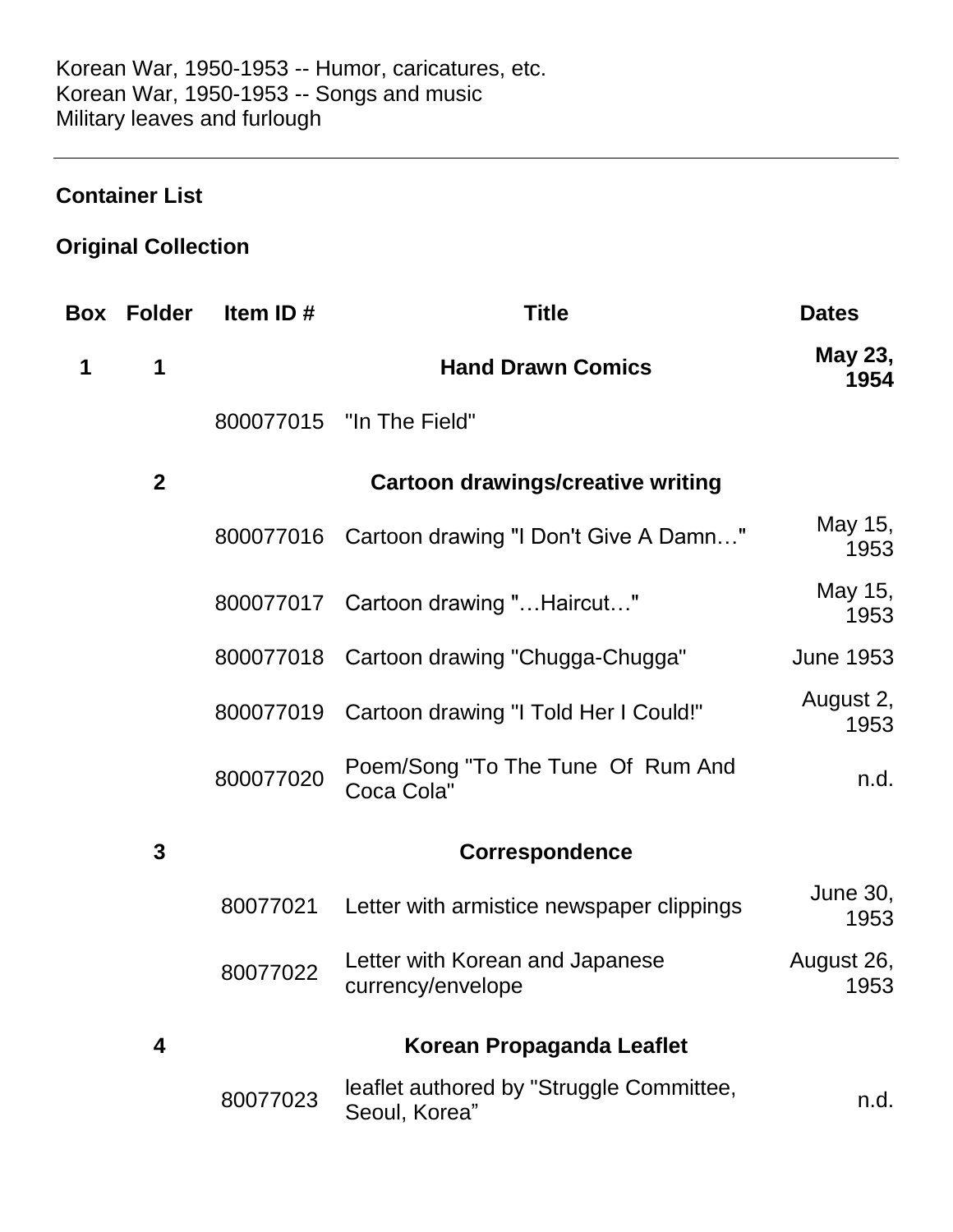| 5 |          | <b>Assorted Military Ephemera</b>                                                  |                    |
|---|----------|------------------------------------------------------------------------------------|--------------------|
|   | 80077024 | <b>General Orders card</b>                                                         | n.d.               |
|   | 80077025 | U.S. Marine Corps Score Book for U.S.<br><b>Rifle</b>                              | August 12,<br>1957 |
|   | 80077026 | U.S. Marine Corps paper cutout insignia                                            | n.d.               |
|   | 80077027 | Postcard: Tent Camp 1 Camp Pendleton                                               | n.d.               |
|   | 80077028 | Instruction Sheet for Personnel<br>Proceeding to Japan on Rest and<br>Recuperation | n.d.               |
|   | 80077029 | <b>Manual "German Mine Warfare</b><br>Equipment"                                   | <b>March 1952</b>  |

# **Addendum**

| Box          | <b>Folder</b> | Item ID#  | <b>Title</b>                                                                         | <b>Dates</b> |
|--------------|---------------|-----------|--------------------------------------------------------------------------------------|--------------|
| $\mathbf{2}$ | 1             |           | <b>Unopened Envelopes of Model</b><br>Airplanes sent by General Mills to R.<br>Luchs | n.d.         |
|              |               | 800077038 | <b>WWII Tru-Flite Model Airplanes/Fulmar</b><br>and Heinkel                          | n.d.         |
|              |               | 800077039 | <b>WWII Tru-Flite Model Airplanes/Fulmar</b><br>and Heinkel                          | n.d.         |
|              |               | 800077040 | <b>WWII Tru-Flite Model Airplanes/Fulmar</b><br>and Heinkel                          | n.d.         |
|              |               | 800077041 | <b>WWII Tru-Flite Model Airplanes/Spitfire</b><br>and Focke-Wulf                     | n.d.         |
|              |               | 800077042 | <b>WWII Tru-Flite Model Airplanes/Spitfire</b><br>and Focke-Wulf                     | n.d.         |
|              |               | 800077043 | <b>WWII Tru-Flite Model Airplanes/Hellcat</b><br>and Nakajima                        | n.d.         |